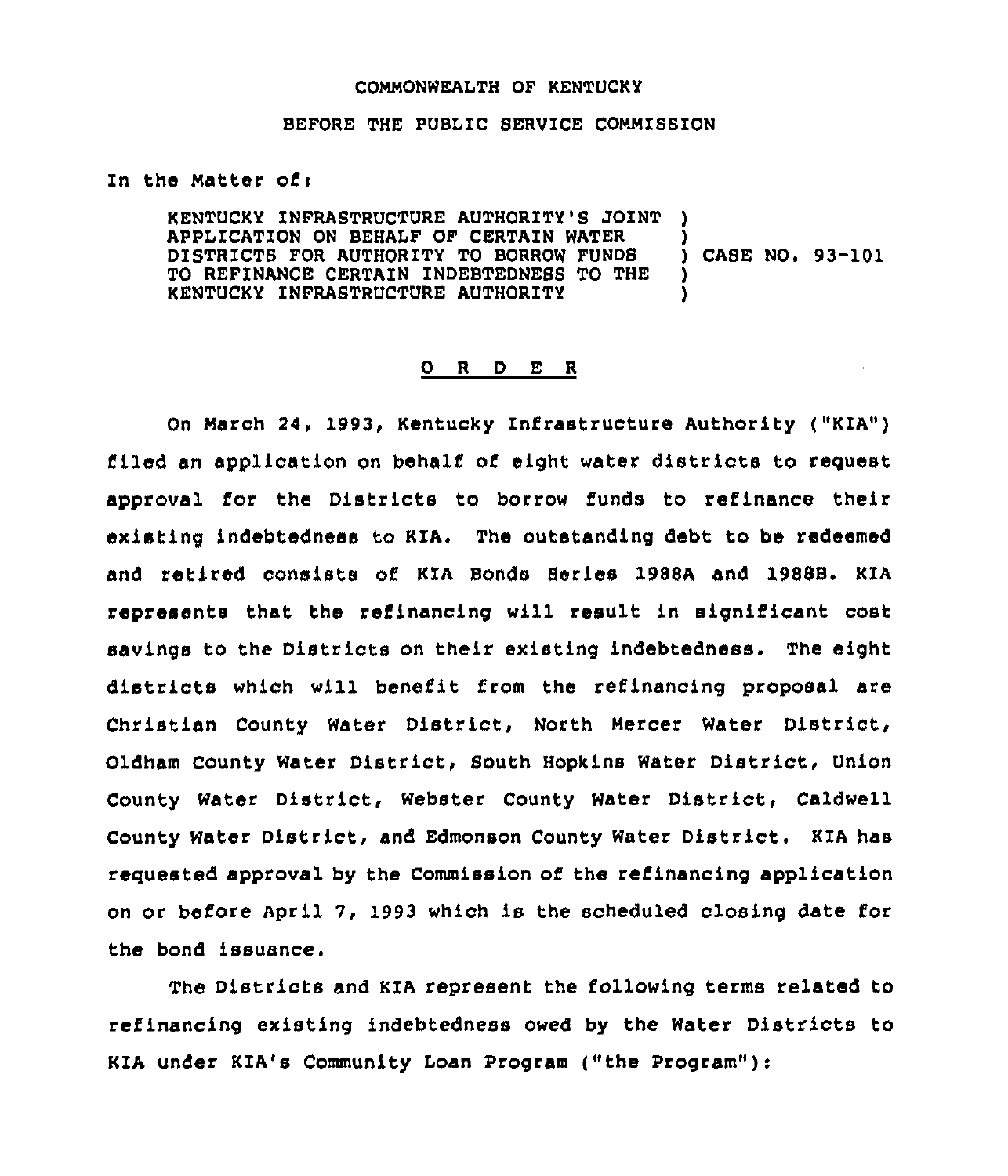1. The Districts' participation in the refunding under the Program will be accomplished through a proposed bond issue by KIA in an estimated amount of  $$20,250,000$  of which  $$14,485,000$  im for the refunding issue and \$5,765,000 is for a new money issue of KIA. KIA's issuance of Kentucky Infrastructure Authority Oovernmental Agency's Program Revenue Refunding Bonds, 1993 Series E, will provide the Districts with the funds necessary to refinance their indebtedness to KIA and thereby recognise substantial interest savings on their indebtedness.

2. The issuance of the Series E bonds will provide projected savings to the Districts. The actual amount required for refinancing each loan will be established at the time of the refunding.

3. The Districts will enter into Revised Assistance Agreements ("Revised Agreements") with KIA obligating the Districts to make payments to KIA or a trustee on behalf of KIA, in an amount sufficient to enable KIA to repay the principle and interest on the bonds.

4. KIA represents that the issuance and sale of the bonds and execution of Revised Agreements by the Districts are intended to strengthen the financial condition of the Districts by reducing their debt service payments and are necessary and appropriate for and consistent with the proper performance by the Districts of their service to the public.

5. KIA represents that the issuance of the bonds and the refinancing of the Districts' current indebtedness to KIA will

 $-2-$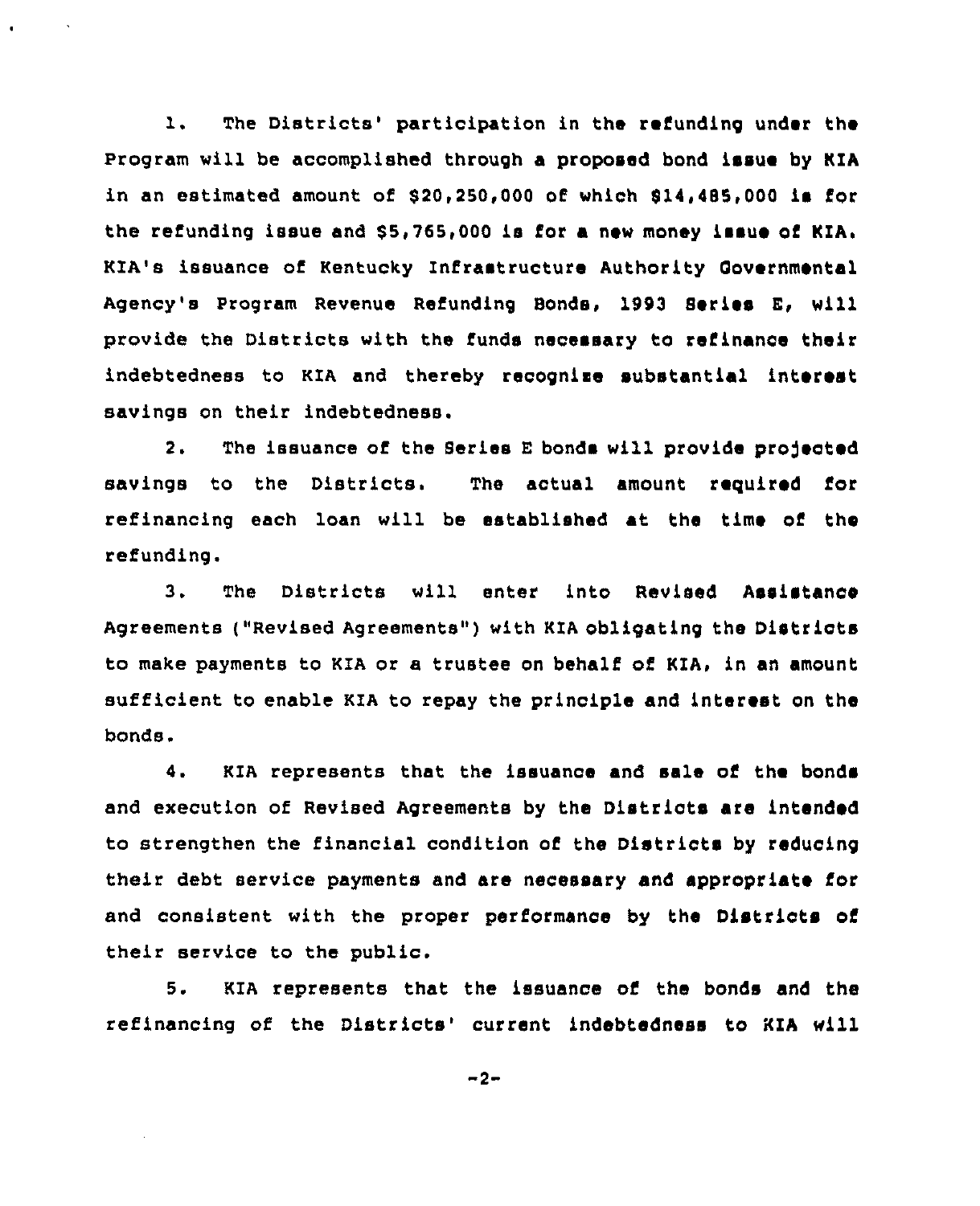result in payments under the Revised Agreements at a lower annual effective cost than the current annual embedded cost of the Assistance Agreements to be refinanced through the proposed financing plan.

6. The Districts' execution of the Revised Agreements is for a lawful object within the Districts'orporate purposes, will not impair the Districts' ability to perform their service to the public, and is reasonably necessary and appropriate for such purpose.

The Commission, having considered the evidence of record and being otherwise sufficiently advised, finds that the issuance of the 1993 Series E bonds for the benefit of the Districts enumerated above is for lawful objects within the Districts' corporate purposes, is necessary and appropriate for and consistent with the proper performance of the Districts' service to the public, is reasonably necessary and appropriate for such purposes, and should therefore be approved.

IT IS THEREFORE ORDERED that:

l. Christian County Water District, North Mercer Water District, Oldham County Water District, South Hopkins Water District, Union County Water District, Webster County Water District, Caldwell County Water District, and Edmonson County Water District be and they hereby are authorised to participate in the Kentucky Infrastructure Authority Governmental Agency's Program Revenue Refunding Bonds 1993 Series E issuance.

$$
-3 -
$$